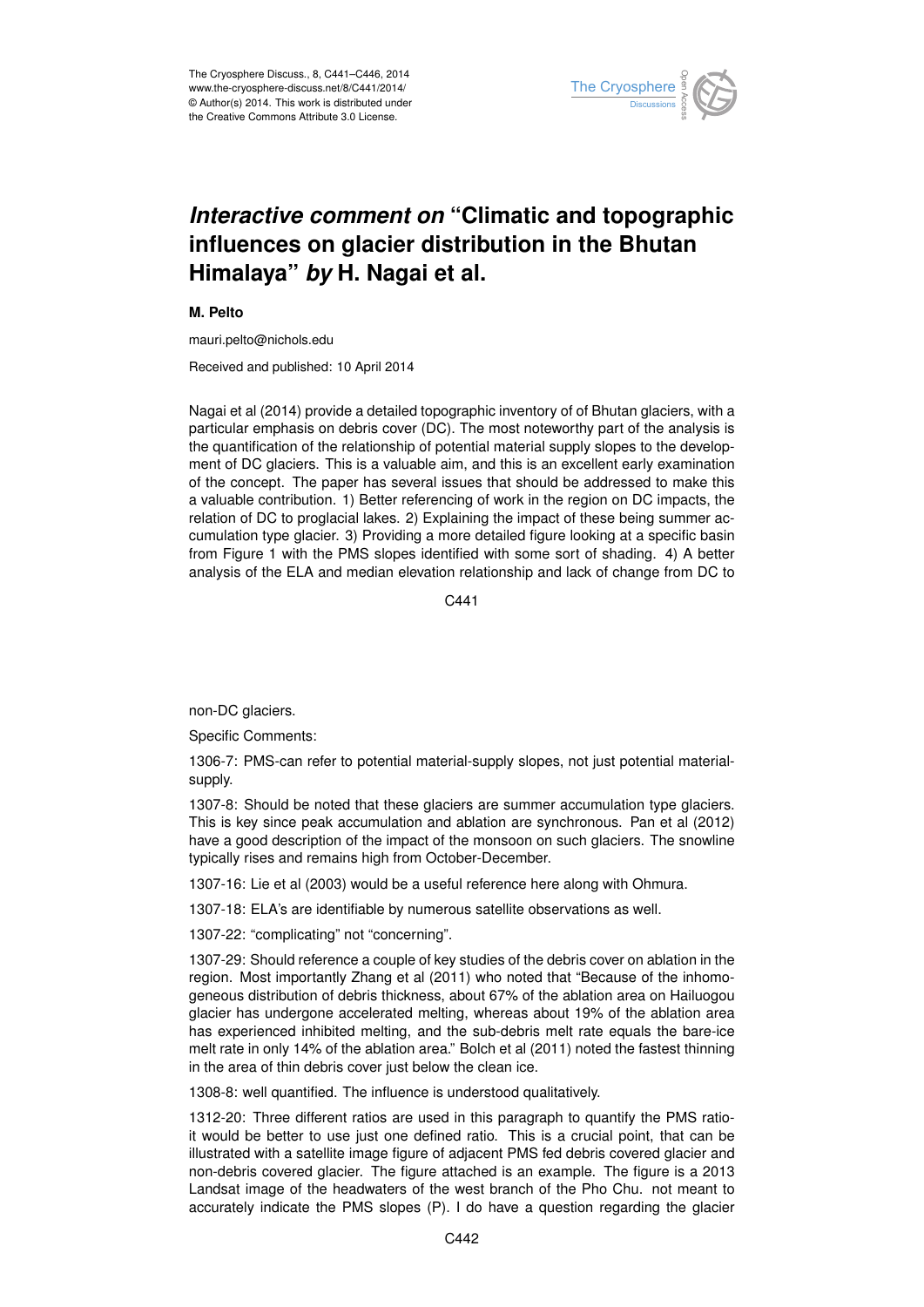indicated by NDC? In your Figure 1 this is identified as a debris covered glacier, I do not see the debris on this glacier in the 2013 Landsat image. Would be worth citing Osti et al (2012) who examined GLOF's in this specific area.

1314-10: A Greenland reference for glacier size not useful since they are ice sheet fed. What about other mountain glacier areas? Pan et al (2012) and Bolch et al (2010) are important references to use here since they are both inventories of glacier regions nearby.

1315-24: The debris covered glaciers tend to both start higher and end lower than non-debris covered glaciers, but this is also true of larger glaciers in general in other mountain regions regardless of debris cover.

1315-13: This implies that the terrain in the highest elevation regions is simply steeper and will always have considerable PMS slopes.

1316-8: Ohmura was not considering summer accumulation type glaciers.

1317-14: Since these glaciers have significant ablation beyond the summer period, the JJA temperature arrangement is not the best. Snowlines are typically seen to rise after the end of the summer monsoon in this region October-December, as well as prior to the beginning of the summer monsoon.

1320-13: The retreat rate of debris covered glaciers has to mention the common role of proglacial lakes. Basnett et al (2013) note that in Sikkim, "(1) the formation and expansion of supraglacial lakes on many debris-covered glaciers. We also observed that debris-covered glaciers with lakes lose a greater area than debris-covered glaciers without lakes and debris-free glaciers"

1317-21: An important point is that the annual ELA should not be impacted by debris cover, hence the ELA0 should be little changed. The median elevation of the glacier would be impacted by reduced ablation on the terminus tongue allowing further extension and greater avalanche input. The evidence that ELA is not really very sensitive to

C<sub>443</sub>

DC is Figure 2 showing non-DC glaciers have the same median elevation.

1318-15: This weak lowering contradicts the earlier assertion that median elevation is statistically the same.

1321-8: This conclusion of the impact of PMS on ELA is based on quite weak correlation and defies the similarity of median elevation of DC and non-DC glaciers already noted. I would suggest removing. Certainly the debris cover leads to a lower terminus elevation, but does this affect the annual ELA? If we examine the annual ELA in a given year using satellite imagery it is not likely that the PMS slopes will alter its location.

Basnett, S., Kulkarni, A. V., and Bolch, T.: The influence of debris cover and glacial lakes on the recession of glaciers in Sikkim Himalaya, India, J. Glaciol., 59, 1035– 1046, doi:10.3189/2013JoG12J184, 2013.

Bolch, T., Yao, T., Kang, S., Buchroithner, M. F., Scherer, D., Maussion, F., Huintjes, E., and Schneider, C.: A glacier inventory for the western Nyainqentanglha Range and the Nam Co Basin, Tibet, and glacier changes 1976–2009, The Cryosphere, 4, 419-433, doi:10.5194/tc-4-419-2010, 2010.

Bolch, T., Pieczonka, T., and Benn, D. I.: Multi-decadal mass loss of glaciers in the Everest area (Nepal Himalaya) derived from stereo imagery, The Cryosphere, 5, 349- 358, doi:10.5194/tc-5-349-2011, 2011.

Lie, O., Dahl, S.O., Nesje, A. A theoretical approach to glacier equilibrium-line altitudes using meteorological data and glacier mass-balance records from southern Norway. The Holocene 13 (3), 365–372, 2003.

Osti R, Egashira S, Adikari Y. Prediction and assessment of multiple glacial lake outburst floods scenario in Pho Chu River basin, Bhutan. Hydrol Process. http: //dx.doi.org/10.1002/hyp.8342, 2012.

Pan, B. T., Zhang, G. L., Wang, J., Cao, B., Geng, H. P., Wang, J., Zhang, C., and Ji, Y. P.: Glacier changes from 1966–2009 in the Gongga Mountains, on the south-eastern